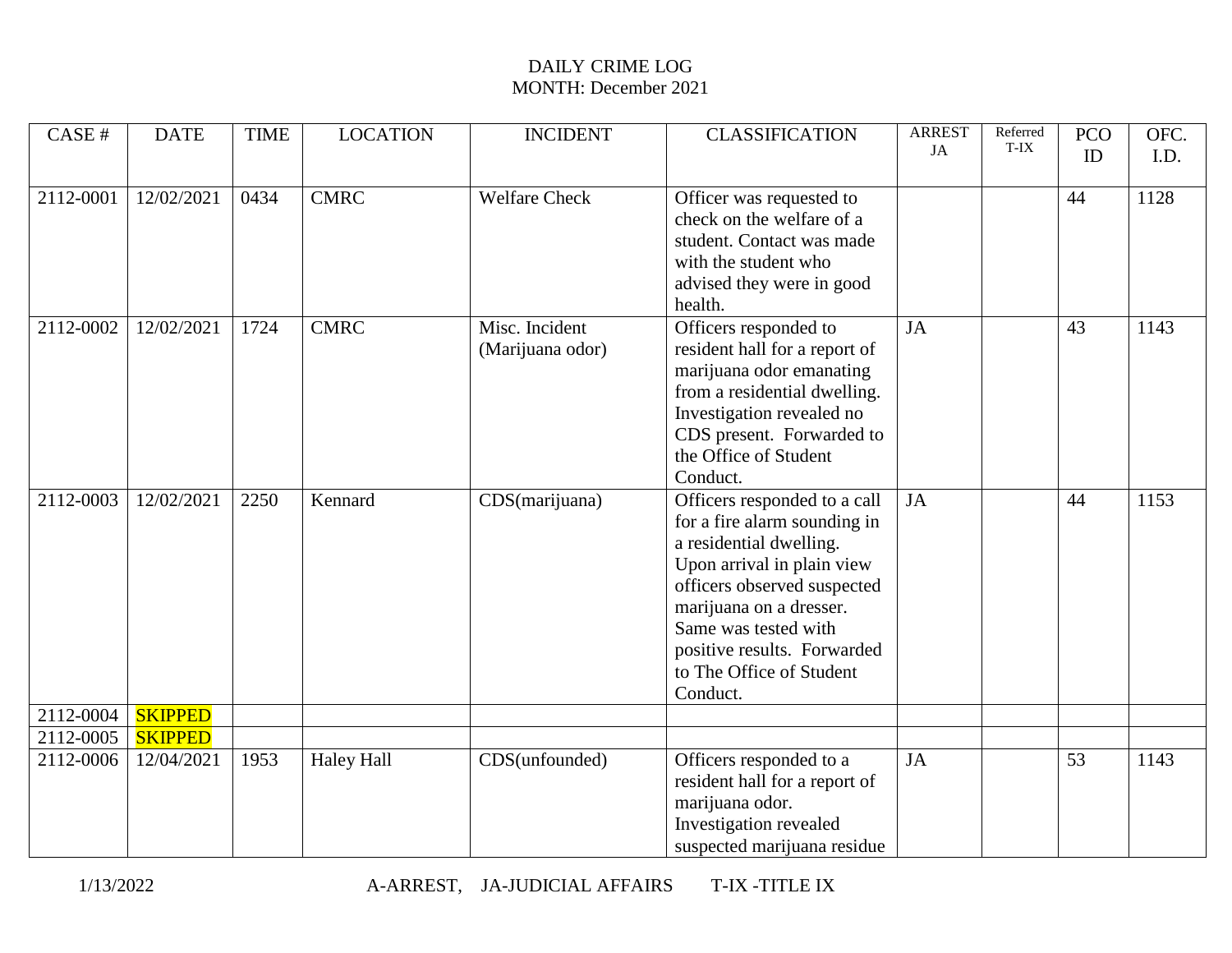|           |                |      |                       |                        | was present but not enough<br>to be tested. Forwarded to<br>The Office of Student                                                                                                                                       |    |      |      |
|-----------|----------------|------|-----------------------|------------------------|-------------------------------------------------------------------------------------------------------------------------------------------------------------------------------------------------------------------------|----|------|------|
|           |                |      |                       |                        | Conduct.                                                                                                                                                                                                                |    |      |      |
| 2112-0007 | 12/05/2021     | 2043 | <b>Holmes Hall</b>    | Assault $(2nd degree)$ | $4(d)$ Officers responded to<br>the front of a resident hall<br>for a report of a fight. Upon<br>arrival all parties dispersed.<br>Officers later located and<br>identified victim/suspect.                             | JA | 43   | 1153 |
|           |                |      |                       |                        | No medical attention was                                                                                                                                                                                                |    |      |      |
|           |                |      |                       |                        | needed. Forwarded to the<br><b>Office of Student Conduct</b>                                                                                                                                                            |    |      |      |
| 2112-0008 | <b>SKIPPED</b> |      |                       |                        |                                                                                                                                                                                                                         |    |      |      |
| 2112-0009 | 12/06/2021     | 1627 | <b>ELLC</b>           | <b>Welfare Check</b>   | A concerned parent called<br>to request a welfare check<br>on a student. Student was<br>located in their room sleep.<br>Student was advised to<br>contact their parent.<br>Forward to the Office of<br>Student Conduct. | JA | 1158 | 1153 |
| 2112-0010 | <b>SKIPPED</b> |      |                       |                        |                                                                                                                                                                                                                         |    |      |      |
| 2112-0011 | 12/07/2021     | 0925 | Lot M                 | Impound                | A vehicle illegally parked in<br>a reserved space was<br>ticketed and towed.                                                                                                                                            |    | 41   | 1158 |
| 2112-0012 | <b>SKIPPED</b> |      |                       |                        |                                                                                                                                                                                                                         |    |      |      |
| 2021-0444 | 12/07/2021     | 2316 | <b>Student Center</b> | <b>Accident Report</b> |                                                                                                                                                                                                                         |    |      | 1128 |
| 2112-0013 | 12/08/2021     | 2325 | <b>Student Center</b> | <b>Found Property</b>  | Officers were dispatched to<br><b>Student Center for found</b><br>suspected marijuana. Same<br>was recovered and tested<br>with positive results. Same                                                                  |    | 44   | 1128 |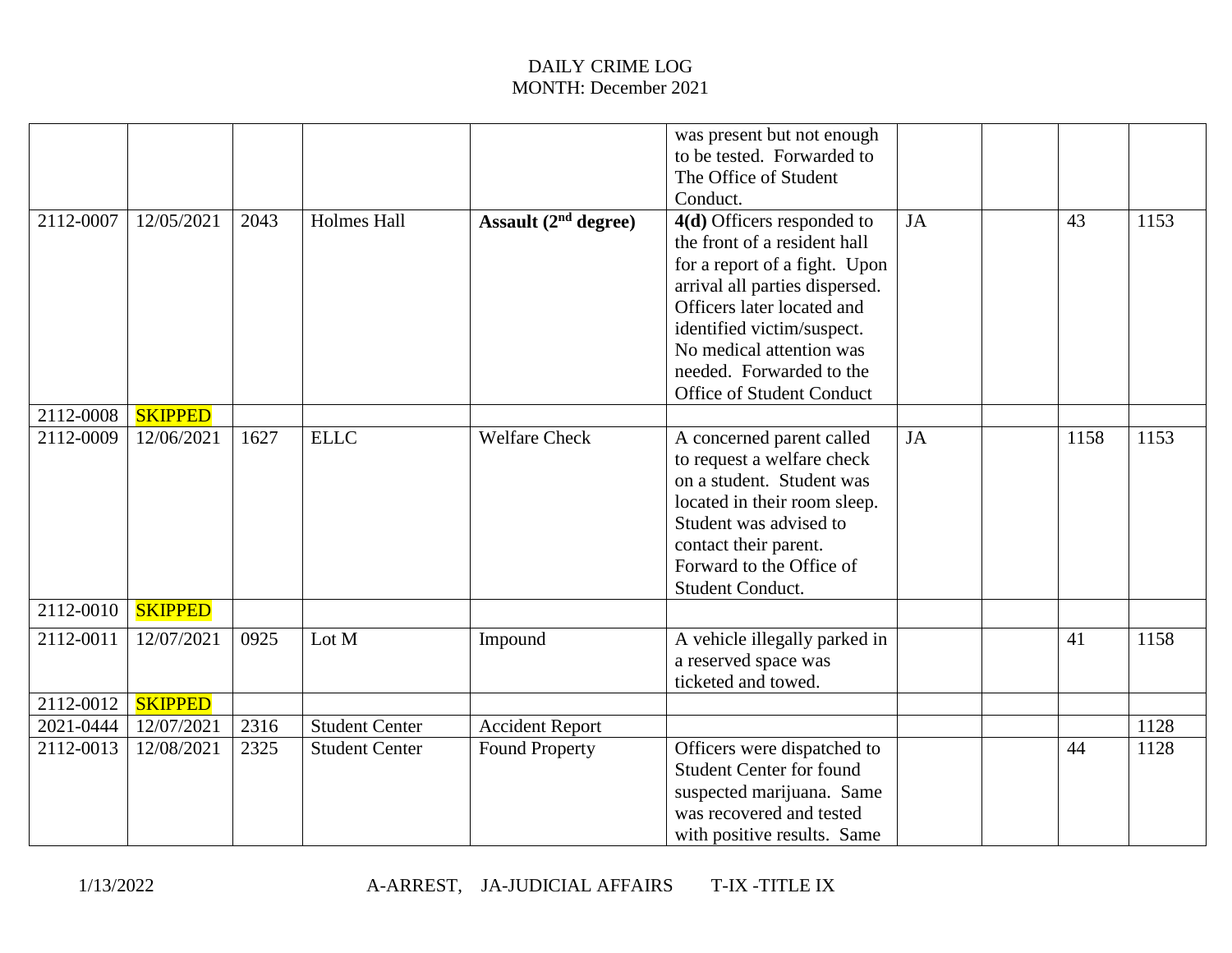|           |            |      |               |                               | was placed in property for    |    |    |      |
|-----------|------------|------|---------------|-------------------------------|-------------------------------|----|----|------|
|           |            |      |               |                               | destruction.                  |    |    |      |
| 2112-0014 | 12/09/2021 | 1652 | <b>CMRC</b>   | <b>Theft (under \$100.00)</b> | 6(h)\$25 Officer responded    |    | 53 | 1158 |
|           |            |      |               |                               | to Mckeldin Gym for a theft   |    |    |      |
|           |            |      |               |                               | report. Student informed      |    |    |      |
|           |            |      |               |                               | their doormat was stolen      |    |    |      |
|           |            |      |               |                               | from in front of their suite. |    |    |      |
|           |            |      |               |                               | Total loss was \$25.00        |    |    |      |
| 2112-0015 | 12/09/2021 | 1805 | Robinson Hall | <b>Fraud (Identity</b>        | $6(a)$ \$1,500 Officer        |    | 53 | 1153 |
|           |            |      |               | information theft)            | responded to McKeldin         |    |    |      |
|           |            |      |               |                               | Gym for a report of fraud.    |    |    |      |
|           |            |      |               |                               | Student reported they         |    |    |      |
|           |            |      |               |                               | deposited a check into their  |    |    |      |
|           |            |      |               |                               | personal bank account from    |    |    |      |
|           |            |      |               |                               | an unknown person whom        |    |    |      |
|           |            |      |               |                               | they believed was affiliated  |    |    |      |
|           |            |      |               |                               | with the Univesity. They      |    |    |      |
|           |            |      |               |                               | withdrew funds and sent to    |    |    |      |
|           |            |      |               |                               | the unknown person and        |    |    |      |
|           |            |      |               |                               | later discovered it was a     |    |    |      |
|           |            |      |               |                               | scam. Total loss was          |    |    |      |
|           |            |      |               |                               | \$1,500.00.                   |    |    |      |
| 2112-0016 | 12/09/2021 | 1937 | <b>ELLC</b>   | Misc. Inc. (fire alarm        | Officers responded to a fire  |    | 53 | 1153 |
|           |            |      |               | activation)                   | alarm activation at a         |    |    |      |
|           |            |      |               |                               | resident hall. The building   |    |    |      |
|           |            |      |               |                               | was evacuated upon arrival.   |    |    |      |
|           |            |      |               |                               | Investigation revealed a      |    |    |      |
|           |            |      |               |                               | student was cooking and       |    |    |      |
|           |            |      |               |                               | spilled food on the stove's   |    |    |      |
|           |            |      |               |                               | heating element. The alarm    |    |    |      |
|           |            |      |               |                               | was reset and silenced. No    |    |    |      |
|           |            |      |               |                               | reported injuries or property |    |    |      |
|           |            |      |               |                               | damage.                       |    |    |      |
| 2112-0017 | 12/09/2021 | 2126 | <b>CMRC</b>   | <b>Disorderly Conduct</b>     | Officers responded to a       | JA | 53 | 1158 |

1/13/2022 A-ARREST, JA-JUDICIAL AFFAIRS T-IX -TITLE IX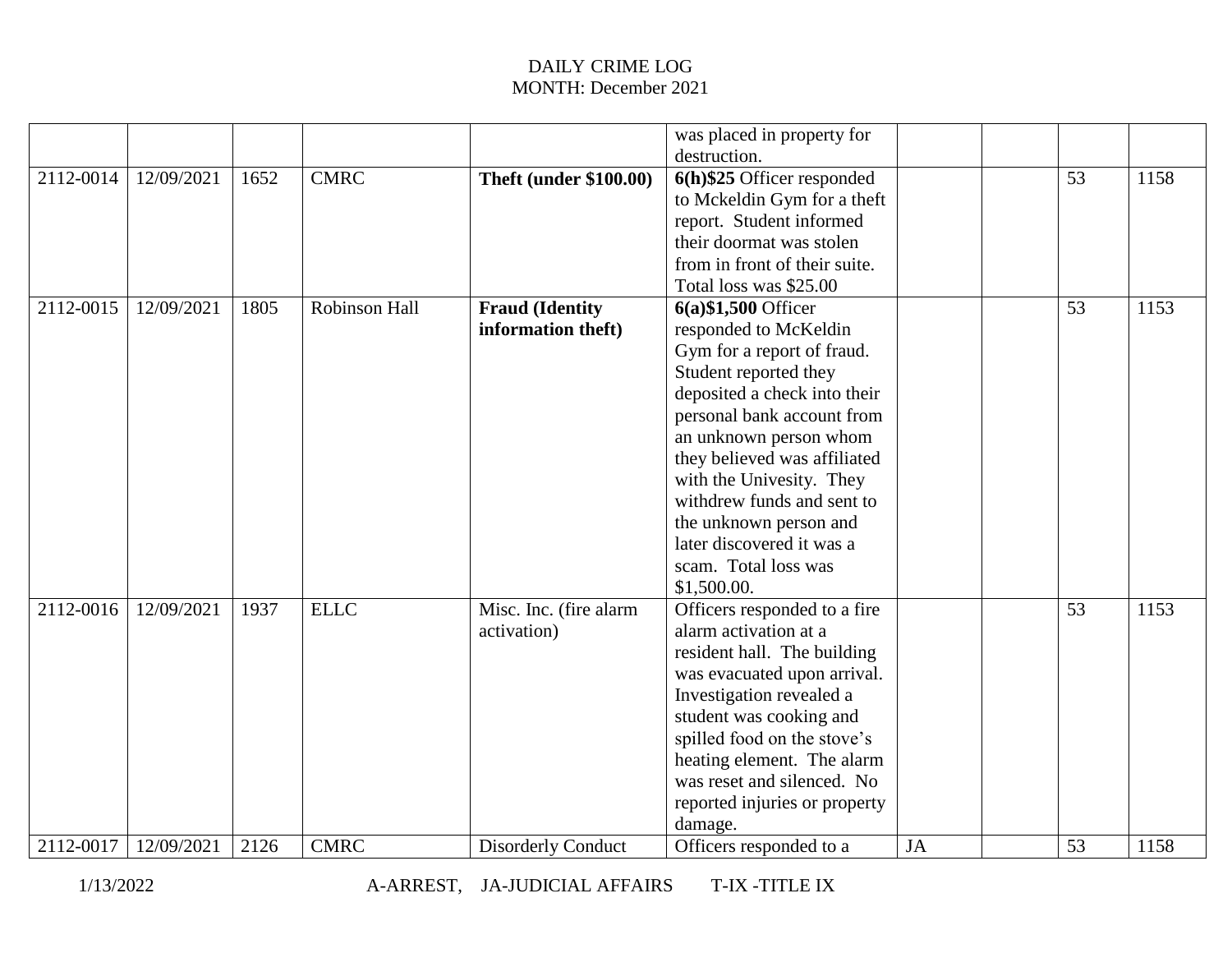|           |            |      |             |                           | resident hall for a report of a |    |    |      |
|-----------|------------|------|-------------|---------------------------|---------------------------------|----|----|------|
|           |            |      |             |                           | disorderly student. Student     |    |    |      |
|           |            |      |             |                           | failed to adhere to the         |    |    |      |
|           |            |      |             |                           | Covid-19 protocols and          |    |    |      |
|           |            |      |             |                           | became loud and starting        |    |    |      |
|           |            |      |             |                           | cursing at the Resident         |    |    |      |
|           |            |      |             |                           | Director on duty.               |    |    |      |
|           |            |      |             |                           | Forwarded to the Office of      |    |    |      |
|           |            |      |             |                           | Student Conduct.                |    |    |      |
| 2112-0018 | 11/21/2021 | 0600 | <b>CMRC</b> | <b>Assault 4th Degree</b> | 4(d) Officer took a report of   | JA | 41 | 1144 |
|           |            |      |             |                           | an assault via landline.        |    |    |      |
|           |            |      |             |                           | Student informed they were      |    |    |      |
|           |            |      |             |                           | assaulted by their roommate     |    |    |      |
|           |            |      |             |                           | prior to the thanksgiving       |    |    |      |
|           |            |      |             |                           | break over a                    |    |    |      |
|           |            |      |             |                           | misunderstanding of which       |    |    |      |
|           |            |      |             |                           | restaurant they were going      |    |    |      |
|           |            |      |             |                           | to. Student said they           |    |    |      |
|           |            |      |             |                           | returned to their hometown      |    |    |      |
|           |            |      |             |                           | and not sure if they will be    |    |    |      |
|           |            |      |             |                           | returning to school due to      |    |    |      |
|           |            |      |             |                           | this incident. It is unknown    |    |    |      |
|           |            |      |             |                           | if there were any injuries.     |    |    |      |
|           |            |      |             |                           | Forwarded to the Office of      |    |    |      |
|           |            |      |             |                           | Student Conduct.                |    |    |      |
| 2119-0019 | 12/12/2021 | 1116 | <b>ELLC</b> | <b>MDOP</b>               | Officers responded to a         |    |    |      |
|           |            |      |             |                           | resident hall for a report of   |    |    |      |
|           |            |      |             |                           | destruction of property.        |    |    |      |
|           |            |      |             |                           | Student informed officer        |    |    |      |
|           |            |      |             |                           | that someone knocked on         |    |    |      |
|           |            |      |             |                           | their door and when they        |    |    |      |
|           |            |      |             |                           | opened it they noticed the      |    |    |      |
|           |            |      |             |                           | ornaments on their door was     |    |    |      |
|           |            |      |             |                           | wet and damaged. Total          |    |    |      |
|           |            |      |             |                           |                                 |    |    |      |

1/13/2022 A-ARREST, JA-JUDICIAL AFFAIRS T-IX -TITLE IX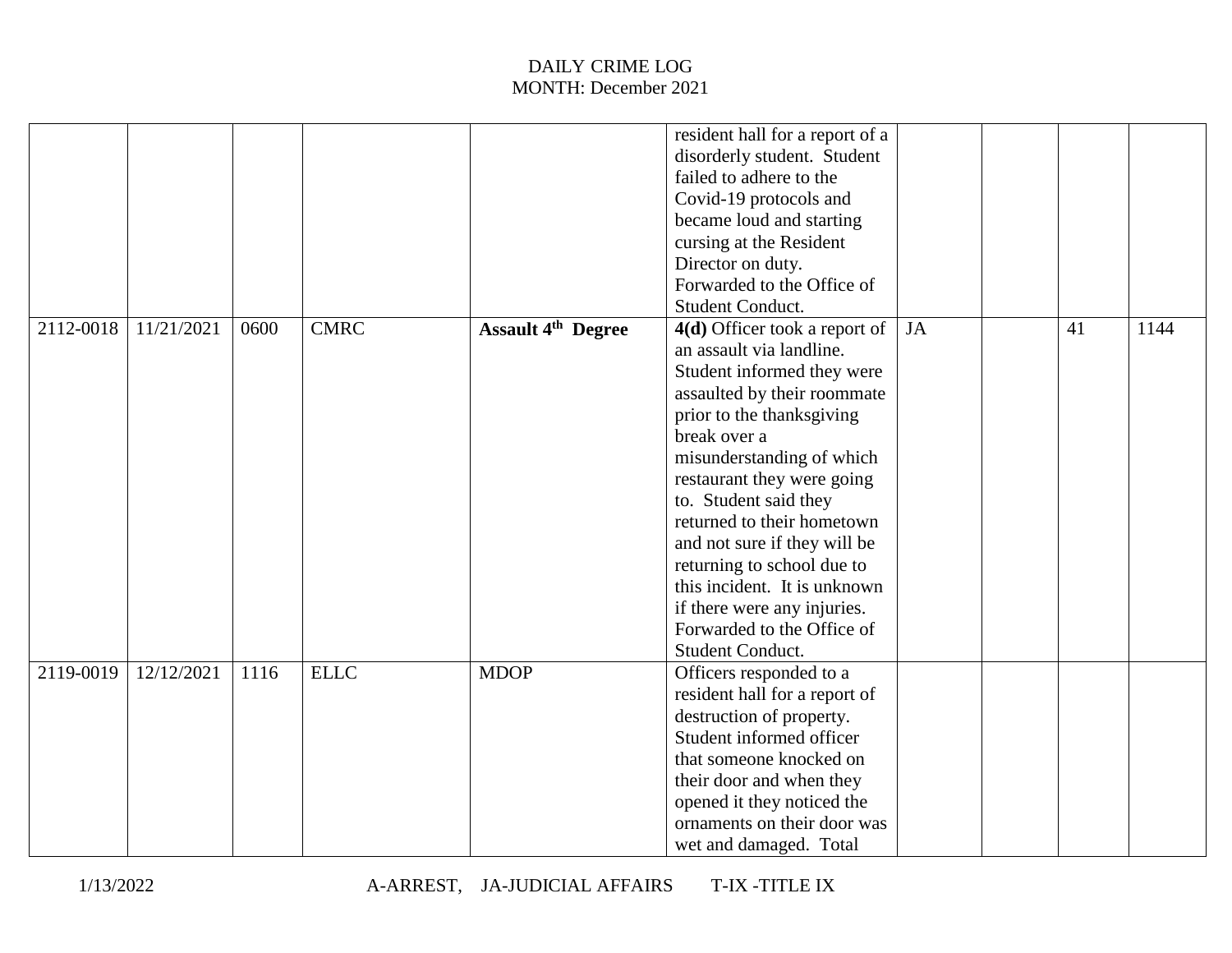|           |            |      |             |                                        | loss was \$10.00.                                                                                                                                                                                                                                                                                            |    |      |    |      |
|-----------|------------|------|-------------|----------------------------------------|--------------------------------------------------------------------------------------------------------------------------------------------------------------------------------------------------------------------------------------------------------------------------------------------------------------|----|------|----|------|
| 2119-0020 | 12/13/2021 | 1715 | <b>CMRC</b> | Misc. Incident<br>(Contract Violation) | Officers responded to a<br>resident hall for a report of<br>unauthorized entry.<br>Investigation revealed<br>student refused to adhere to<br>the Covid-19 protocols.<br>Student entered the building<br>and allowed 2 other<br>individuals in behind them.<br>Forwarded to the Office of<br>Student Conduct. | JA |      | 53 | 1158 |
| 2112-0021 | 12/14/2021 | 1130 | Library     | <b>Medical Emergency</b>               | Officers responded to the<br>Library for an unconscious<br>student. Upon arrival<br>student was conscious.<br>EMS arrived and checked<br>student vitals. Student<br>refused transport.                                                                                                                       |    |      | 41 | 1158 |
| 2112-0022 | 12/14/2021 | 1152 | Lot H       | Issued in error                        | See ACRS Report<br>#HD1143000D                                                                                                                                                                                                                                                                               |    |      | 41 | 1158 |
| 2112-0023 | 12/14/2021 | 1208 | <b>ELLC</b> | Domestic Dispute                       | Officers responded to a<br>report of a domestic dispute<br>between two students who<br>are involved in a romantic<br>relationship. There was no<br>violence reported at the time<br>of the occurrence.<br>Forwarded to the Office of<br>Student Conduct.                                                     | JA | T-IX | 41 | 1112 |
| 2112-0024 | 12/14/2021 | 1213 | <b>NSU</b>  | <b>Medical Emergency</b>               | Officers responded to the<br>student center for an<br>unconscious student. Upon<br>arrival student was                                                                                                                                                                                                       |    |      | 41 | 1158 |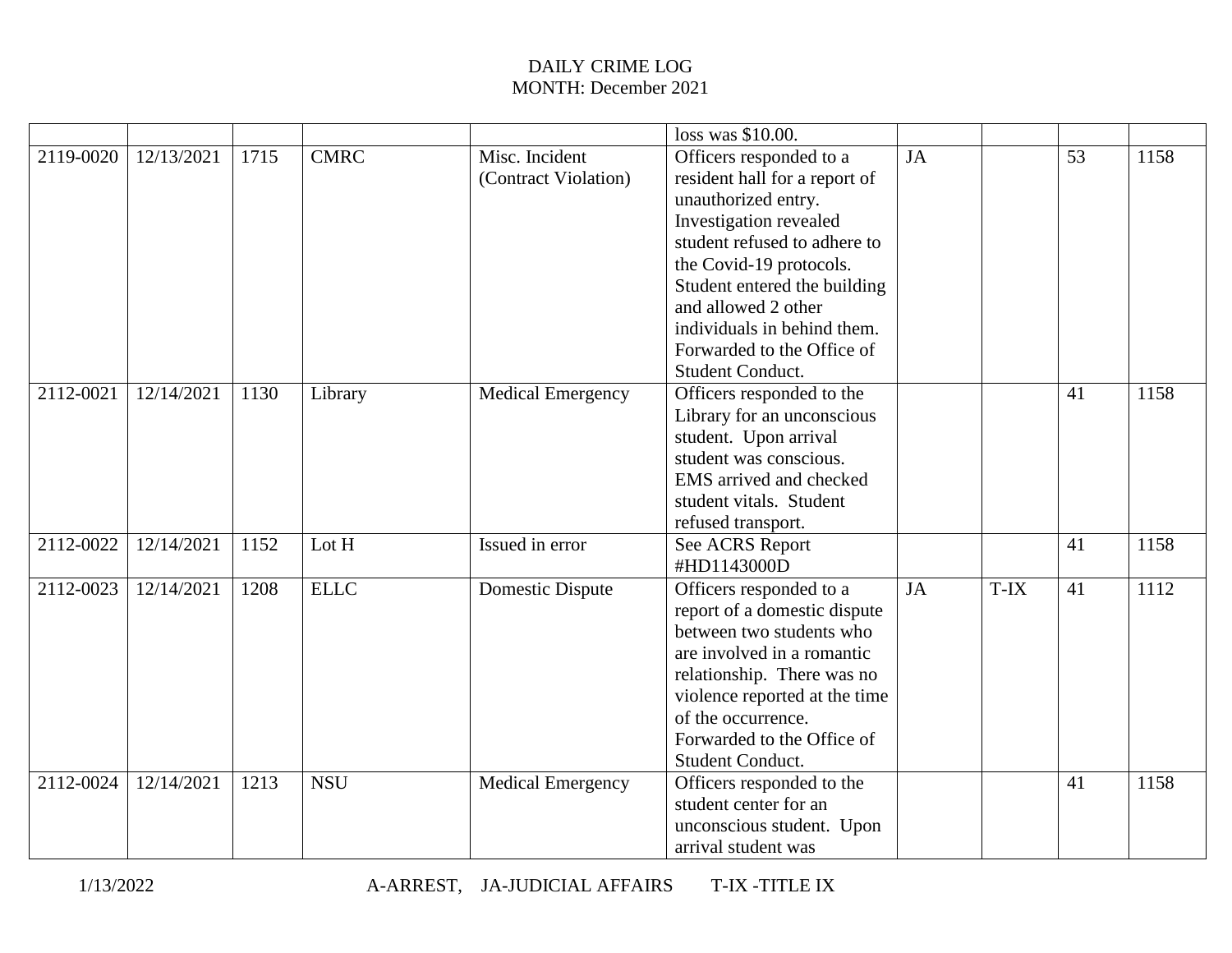|           |            |      |                     |                     | conscious. EMS arrived           |           |    |      |
|-----------|------------|------|---------------------|---------------------|----------------------------------|-----------|----|------|
|           |            |      |                     |                     | and checked student vital.       |           |    |      |
|           |            |      |                     |                     | Student refused transport.       |           |    |      |
| 2112-0025 | 12/14/2021 | 1954 | <b>CMRC</b>         | CDS                 | Officers responded to a          | <b>JA</b> | 58 | 1153 |
|           |            |      |                     |                     | resident hall for a report of    |           |    |      |
|           |            |      |                     |                     | suspected marijuana. Upon        |           |    |      |
|           |            |      |                     |                     | arrival Officers met with the    |           |    |      |
|           |            |      |                     |                     | Director who removed the         |           |    |      |
|           |            |      |                     |                     | suspected marijuana from         |           |    |      |
|           |            |      |                     |                     | the residential dwelling.        |           |    |      |
|           |            |      |                     |                     | Same was tested with             |           |    |      |
|           |            |      |                     |                     | positive results. Forwarded      |           |    |      |
|           |            |      |                     |                     | to the Office of Student         |           |    |      |
|           |            |      |                     |                     | Conduct.                         |           |    |      |
| 2112-0026 | 12/14/2021 | 1821 | <b>Kennard Hall</b> | CDS (marijuana)     | Officers responded to a          | JA        | 58 | 1153 |
|           |            |      |                     |                     | resident hall for a report of a  |           |    |      |
|           |            |      |                     |                     | fire panel enunciator            |           |    |      |
|           |            |      |                     |                     | sounding in a residential        |           |    |      |
|           |            |      |                     |                     | dwelling. Upon arrival to        |           |    |      |
|           |            |      |                     |                     | the room, in plain view          |           |    |      |
|           |            |      |                     |                     | officers observed green          |           |    |      |
|           |            |      |                     |                     | leafy substance and a            |           |    |      |
|           |            |      |                     |                     | package of cigar wrap on a       |           |    |      |
|           |            |      |                     |                     | computer desk. Same was          |           |    |      |
|           |            |      |                     |                     | tested with positive results.    |           |    |      |
|           |            |      |                     |                     | Forwarded to the Office of       |           |    |      |
|           |            |      |                     |                     | Student Conduct.                 |           |    |      |
| 2112-0027 | 12/15/2021 | 1100 | <b>CMRC</b>         | <b>Theft (under</b> | $6(k)$ \$130 Officers            |           | 53 | 1158 |
|           |            |      |                     | \$1,000.00)         | responded to Mckeldin Gym        |           |    |      |
|           |            |      |                     |                     | for a report of a theft.         |           |    |      |
|           |            |      |                     |                     | <b>Student informed Officers</b> |           |    |      |
|           |            |      |                     |                     | that someone signed and          |           |    |      |
|           |            |      |                     |                     | picked up their package.         |           |    |      |
|           |            |      |                     |                     | Staff at front desk informed     |           |    |      |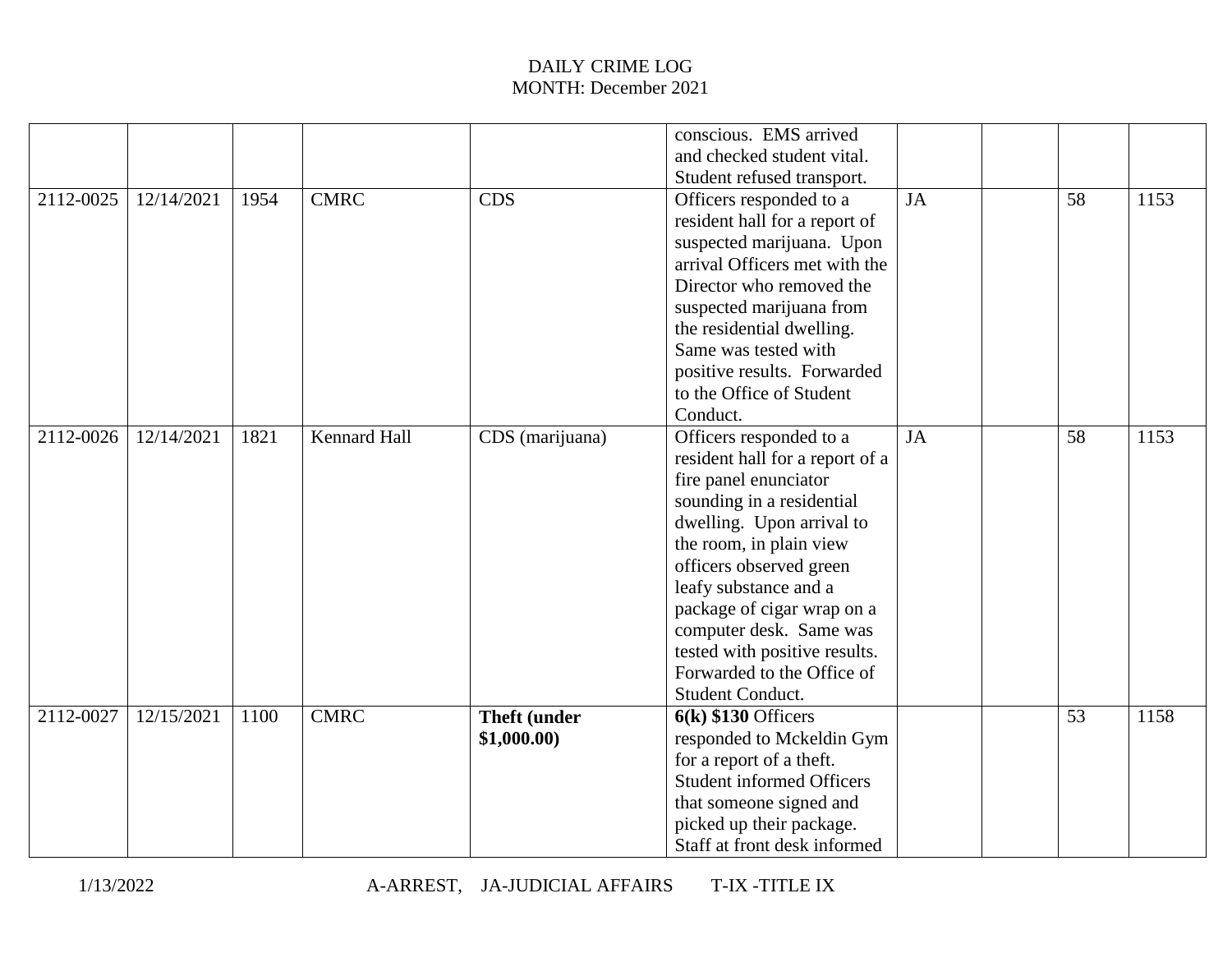|           |            |      |                   |                      | Officer that the student     |    |    |      |
|-----------|------------|------|-------------------|----------------------|------------------------------|----|----|------|
|           |            |      |                   |                      | picked up their own          |    |    |      |
|           |            |      |                   |                      | package. Officers reviewed   |    |    |      |
|           |            |      |                   |                      | video footage and observed   |    |    |      |
|           |            |      |                   |                      | the package being picked up  |    |    |      |
|           |            |      |                   |                      | by someone that resembles    |    |    |      |
|           |            |      |                   |                      | the student. Total loss      |    |    |      |
|           |            |      |                   |                      | \$130.00.                    |    |    |      |
| 2112-0028 | 12/15/2021 | 1709 | McKeldin          | Fraud (Identity      | Officers responded to        |    | 58 | 1153 |
|           |            |      |                   | information theft)   | McKeldin Gym for a report    |    |    |      |
|           |            |      |                   | Attempted            | of attempted fraud. Student  |    |    |      |
|           |            |      |                   |                      | reported they deposited a    |    |    |      |
|           |            |      |                   |                      | check into their personal    |    |    |      |
|           |            |      |                   |                      | bank account from an         |    |    |      |
|           |            |      |                   |                      | unknown person whom they     |    |    |      |
|           |            |      |                   |                      | believed was affiliated with |    |    |      |
|           |            |      |                   |                      | the University. When         |    |    |      |
|           |            |      |                   |                      | unknown person asked them    |    |    |      |
|           |            |      |                   |                      | to send money to a cashapp   |    |    |      |
|           |            |      |                   |                      | account, the student refused |    |    |      |
|           |            |      |                   |                      | and stopped all              |    |    |      |
|           |            |      |                   |                      | communication.               |    |    |      |
| 2112-0029 | 12/15/2021 | 1829 | <b>ELLC</b>       | Misc. Incident       | Officers responded to ELLC   | JA | 58 | 1153 |
|           |            |      |                   | (Unauthorized Entry) | for a report of unauthorized |    |    |      |
|           |            |      |                   |                      | entry. Officers met with     |    |    |      |
|           |            |      |                   |                      | RA whom informed that a      |    |    |      |
|           |            |      |                   |                      | student entered the building |    |    |      |
|           |            |      |                   |                      | without adhering to the      |    |    |      |
|           |            |      |                   |                      | Covid-19 protocols.          |    |    |      |
|           |            |      |                   |                      | Student was later identified |    |    |      |
|           |            |      |                   |                      | as a resident of Haley Hall. |    |    |      |
|           |            |      |                   |                      | Forward to the Office of     |    |    |      |
|           |            |      |                   |                      | Student Conduct.             |    |    |      |
| 2112-0030 | 12/17/2021 | 1510 | NSC - Dining Hall | Misc. Inc.           | Officers responded to        |    | 53 | 1145 |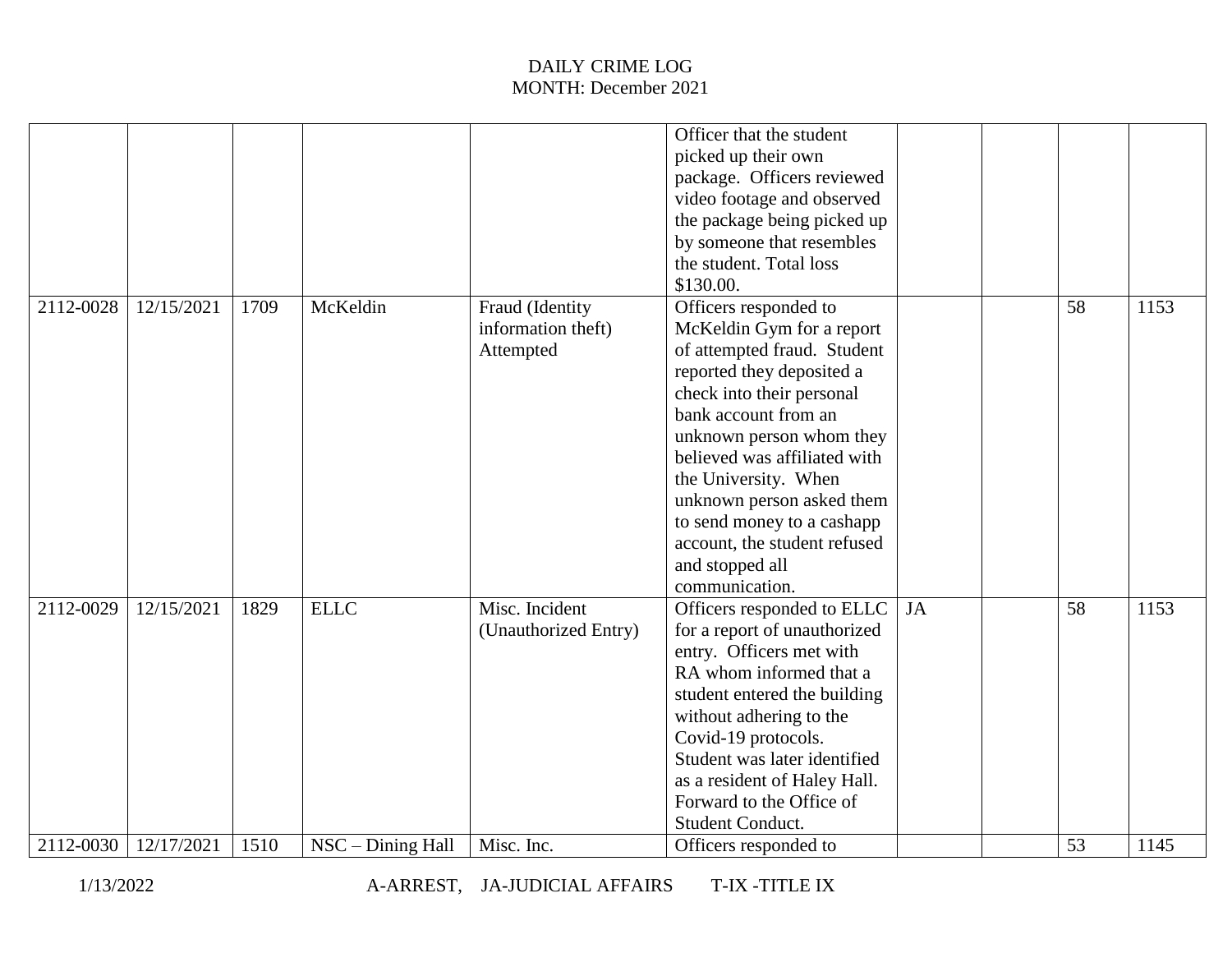|           |            |      |                     | (information)                           | McKeldin Gym to speak          |  |    |      |
|-----------|------------|------|---------------------|-----------------------------------------|--------------------------------|--|----|------|
|           |            |      |                     |                                         | with staff member of food      |  |    |      |
|           |            |      |                     |                                         | service. Staff member          |  |    |      |
|           |            |      |                     |                                         | informed Officers that they    |  |    |      |
|           |            |      |                     |                                         | fired an employee and          |  |    |      |
|           |            |      |                     |                                         | suspect the individual will    |  |    |      |
|           |            |      |                     |                                         | return to campus because       |  |    |      |
|           |            |      |                     |                                         | they were unhappy about        |  |    |      |
|           |            |      |                     |                                         | the shortage of their last     |  |    |      |
|           |            |      |                     |                                         | check. Staff member            |  |    |      |
|           |            |      |                     |                                         | requested that Campus          |  |    |      |
|           |            |      |                     |                                         | Police not allow entry if      |  |    |      |
|           |            |      |                     |                                         | former employee attempts       |  |    |      |
|           |            |      |                     |                                         | to enter campus. Former        |  |    |      |
|           |            |      |                     |                                         | employees information was      |  |    |      |
|           |            |      |                     |                                         | given to guards at check       |  |    |      |
|           |            |      |                     |                                         | points to advise if former     |  |    |      |
|           |            |      |                     |                                         | employee attempted to enter    |  |    |      |
|           |            |      |                     |                                         | the campus.                    |  |    |      |
| 2112-0031 | 12/17/2021 | 1720 | $NSC - Dining Hall$ | Medical Emergency                       | Officers responded to the      |  | 53 | 1143 |
|           |            |      |                     |                                         | student center for a report of |  |    |      |
|           |            |      |                     |                                         | a sick student. EMS arrived    |  |    |      |
|           |            |      |                     |                                         | and checked student's          |  |    |      |
|           |            |      |                     |                                         | vitals. Student refused        |  |    |      |
|           |            |      |                     |                                         | transport.                     |  |    |      |
| 2112-0032 | 12/23/2021 | 1230 | McKeldin Gym        | <b>Burglary</b> (4 <sup>th</sup> degree | 5(b) \$400 Officer responded   |  | 55 | 1145 |
|           |            |      |                     | theft)                                  | to McKeldin Gym for a          |  |    |      |
|           |            |      |                     |                                         | report of a theft. Student     |  |    |      |
|           |            |      |                     |                                         | informed they left their       |  |    |      |
|           |            |      |                     |                                         | helmet and shoulder pads in    |  |    |      |
|           |            |      |                     |                                         | the commons area of their      |  |    |      |
|           |            |      |                     |                                         | suite and when they            |  |    |      |
|           |            |      |                     |                                         | returned it was gone. Total    |  |    |      |
|           |            |      |                     |                                         | loss \$400.00.                 |  |    |      |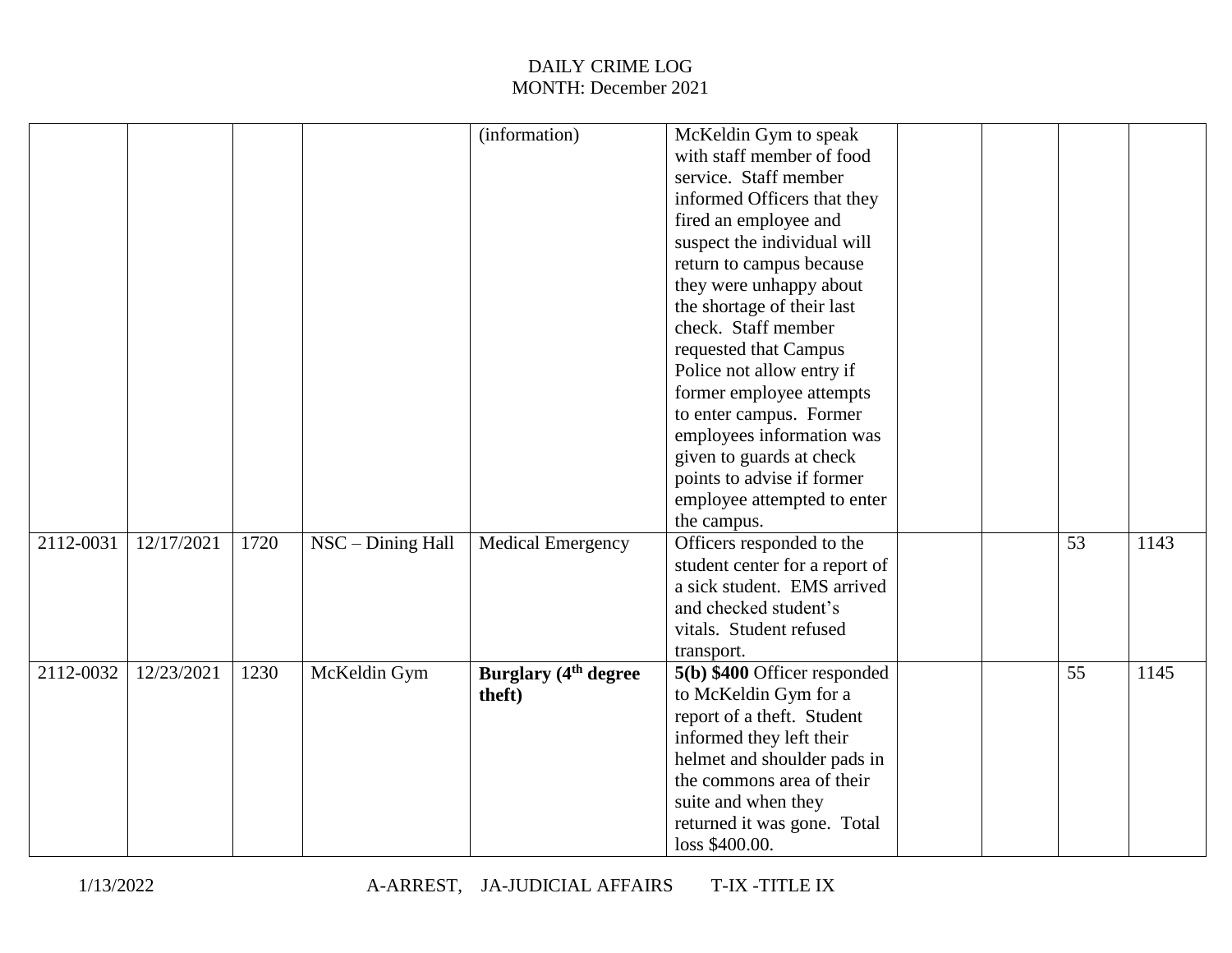| 2112-0033 | 12/29/2021 | 1038 | McKeldin Gym           | <b>Sexual Offense</b> (4 <sup>th</sup><br>degree) | Officers responded to<br>Mckeldin Gym for a report<br>of a sexual offense. Student<br>reported they were sexually<br>assaulted by another student<br>after they refused further<br>contact. Forwarded to the<br>Office of Student Conduct<br>and Title IX.                                                                                                                          | JA | T-IX | 55 | 1158 |
|-----------|------------|------|------------------------|---------------------------------------------------|-------------------------------------------------------------------------------------------------------------------------------------------------------------------------------------------------------------------------------------------------------------------------------------------------------------------------------------------------------------------------------------|----|------|----|------|
| 2112-0034 | 12/30/2021 | 2205 | <b>Natural Science</b> | Misc. Inc. (fire alarm<br>activation)             | Officers responded to a fire<br>alarm activation in the<br><b>CNSMN Building. Officers</b><br>conducted a premises check.<br>No smoke or fire was<br>present. No one was in the<br>building at the time.<br>Investigation revealed that<br>Fire Line Company had<br>been working on the system<br>and that may be the reason<br>the alarm was activated.<br>Fire line was notified. |    |      | 44 | 1153 |
| 2112-0035 | 12/31/2021 | 1003 | McKeldin Gym           | Misc. Inc. (Defamation<br>of character)           | Officers responded to<br>McKeldin Gym for a report<br>of defamation. Student<br>informed Officers that they<br>recently ended a romantic<br>relationship with another<br>student. Student later<br>noticed a video post on<br>tiktok saying that they had<br>an incurable venereal<br>disease along with photos of<br>their family and teammates.                                   | JA |      | 55 | 1145 |

1/13/2022 A-ARREST, JA-JUDICIAL AFFAIRS T-IX -TITLE IX